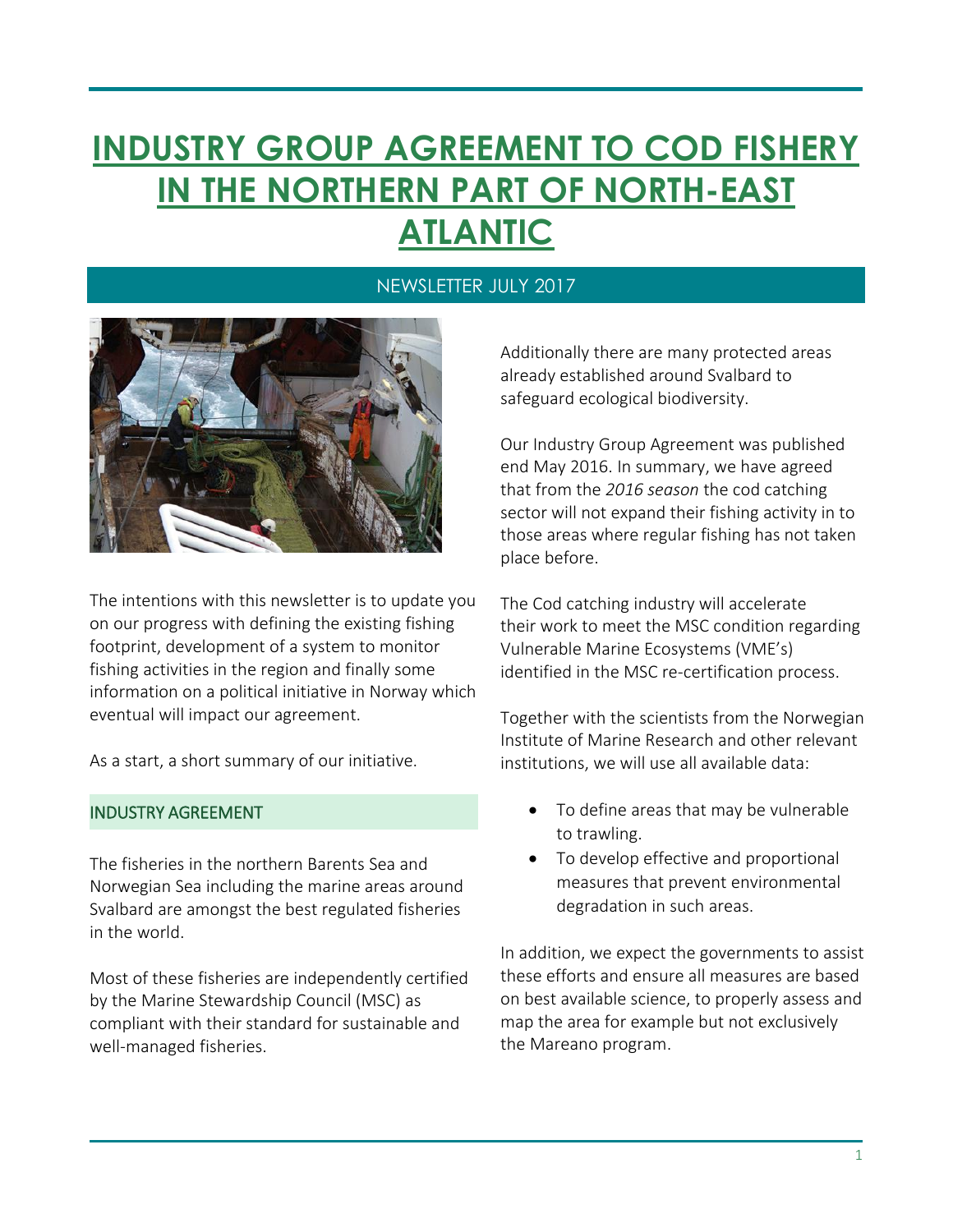### **SPERSE**

We have established a High-Level Roundtable. The objectives of the High-Level Roundtable are to establish a transparent process that will continue to enable Cod to be sourced from the area but also to meet the MSC Management, Scientific Research on environmental impacts.

The Roundtable will include the Norwegian Governmental Fisheries Management agencies and institutions and welcomes other interested public stakeholders to participate.

We had our first High-Level Roundtable meeting September 20th 2016 in London. At the meeting, the Norwegian and Russian catching sector presented initiatives already taken or initiatives in the pipeline.

#### DEFINING EXISTING COD FISHING AREAS

After our first High-Level Roundtable meeting a small working group was established aiming to reach agreement on how to define existing fishing areas, and criteria to begin fishing in the areas, where no regular fishing occurred.



Based on data from the Norwegian - & Russian catching, we have made a map showing existing fishing areas including already protected areas within the region.

The delineation of this area allows the fleets to be sure they are operating in accordance with the agreement, and us as buyers to establish whether fishing is in accordance with the agreement

Next step will be looking for ways to ensure the compliance with the Industry Group Agreement.

#### DEVELOMENT OF SYSTEM TO MONITOR FISHING ACTIVITIES IN THE AREA.

The vessels operating legally in this area transmit AIS (Automatic Identification System) signals (in addition to VMS transmitted to national fishery monitoring centres).

AIS data is publicly available, therefore allowing NGOs and other actors to monitor vessels activities (as was done by Greenpeace as part of their campaign).

The AIS data also provides an opportunity for us to verify that boats are complying with the agreement, and have a basis for our assurance to Greenpeace and other environmental NGOs.

This requires the AIS data that show movements of the vessels to be overlapped with the boundaries of the existing fishing area as shown on the map, and vessel speeds to be analysed to establish if vessels activities outside the existing fishing area correspond to fishing (or transiting).

In order to provide a robust assurance that we comply with the agreement, we would need a person or organisation to analyse the AIS data and confirm that no fishing activities have taken place outside of the existing fishing area.